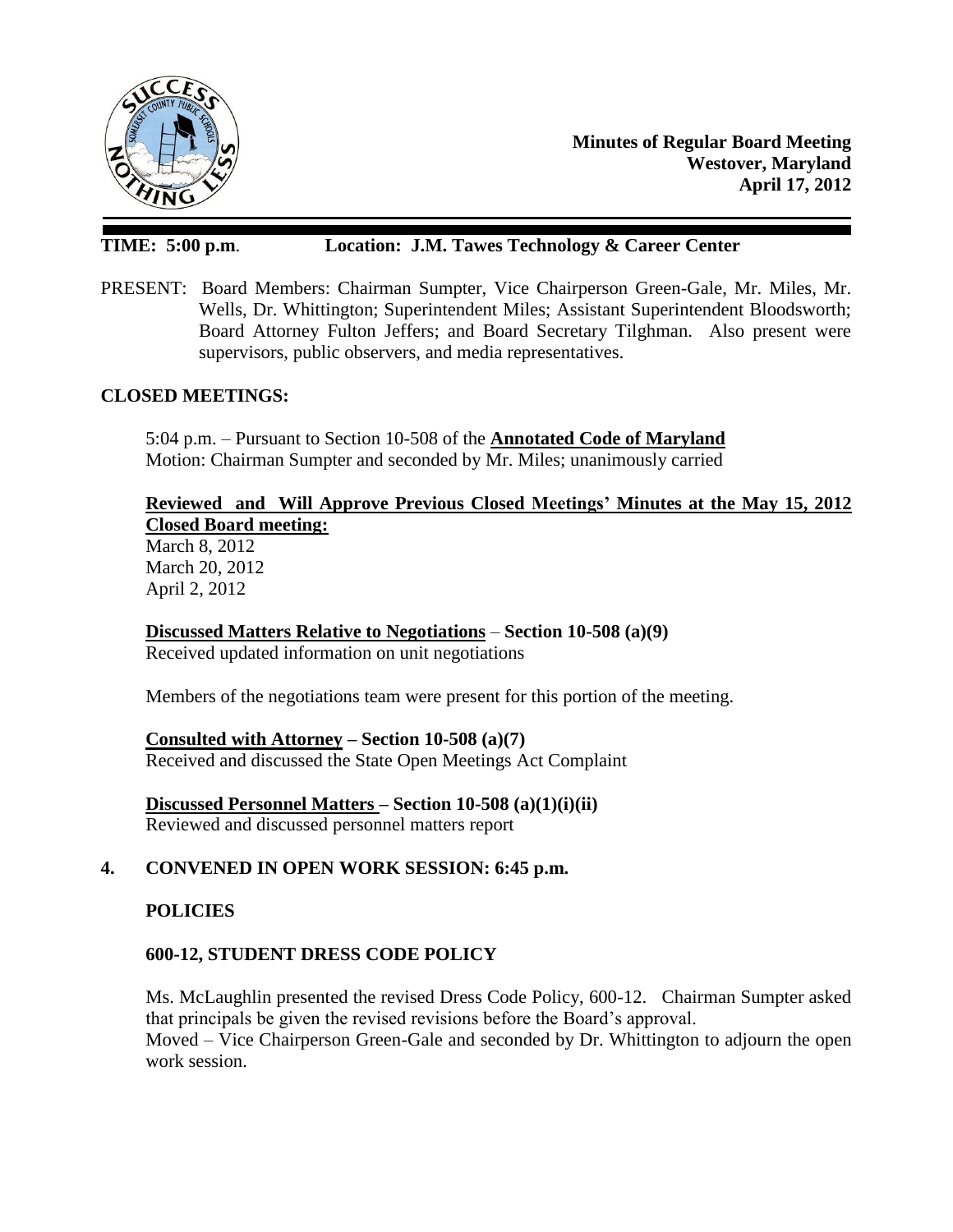### **5. RECONVENED TO OPEN SESSION: 7:05 p.m.**

Mr. Daugherty informed the Board that Mr. & Mrs. Collins of Bus Route #3 do not want to continue running the route after this year and requests the Board's permission to advertise for the route. Chairman Sumpter requested that the Board members receive a copy of all correspondence from the previous Route #3 advertisement to review and study before voting on approval to re-advertise the route.

### **6. Declaration of a Quorum**

### **7. Pledge of Allegiance**

### **8. Adoption of Agenda**

Motion – Mr. Miles and seconded by Dr. Whittington; unanimously carried to approve amended agenda

Wind Turbines Presentation and Bus Route #3 were added to the agenda

### **9. Approval of Minutes:**

March 13, 2012 Special Meeting April 17, 2012 Regular Meeting Motion - Mr. Miles and seconded by Vice Chairperson Green-Gale; unanimously carried

Chairman Sumpter announced that the Somerset County Board of Education met in Closed Session on the following dates pursuant to Section 10-508 of the *Maryland Annotated Code* for the reason listed below:

March 8, 2012

 $\triangleright$  To discuss personnel matters – Section 10-508(a)(1)(i)(ii)

March 20, 2012,

 $\triangleright$  To discuss personnel matters – Section 10-508(a)(1)

April 2, 2012

 $\triangleright$  To discuss personnel matters – Section 10-508(a)(1)(i)(ii)

 $\triangleright$  To discuss matters relative to negotiations – Section 10-508(a)(9)

April 17, 2012

 $\triangleright$  To discuss personnel matters – Section 10-508(a)(1)(ii)(ii)

- $\triangleright$  To discuss matters relative to negotiations Section 10-508(a)(9)
- $\triangleright$  To consult with legal counsel to obtain legal advice Section 10-508(a)(7)

 $\triangleright$  Due to time, the minutes were not approved and not administrative functions performed

### **10. Student Board Members' Activities Report**

The Board members thanked the student representatives for their reports.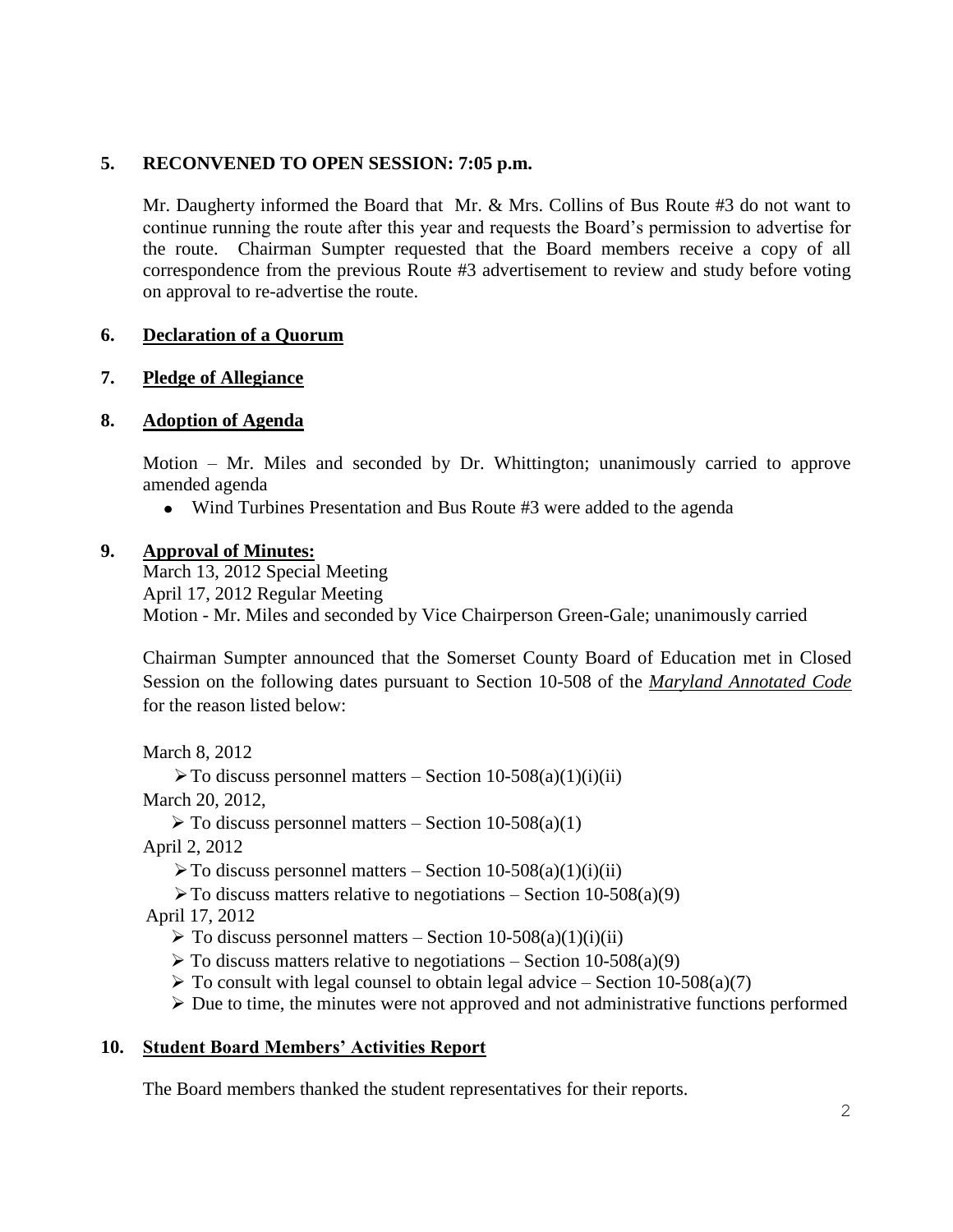## **11. Public Participation**

Heard Public Comments from:

- Mitchell Sampson, a parent, requesting an update on the Alternative Governance Plan
- John Phoebus, a community member/advocate for CHS requested a copy of the Alternative Governance letter from MSDE and questioned the signature sheets that were sent to the State with the Alternative Governance Plan.
- Garland Hayward, town commissioner, thanked the Board for developing a plan to move forward and asked for the community's assistance in helping the school system to ensure the plan will work to increase student learning.

### **12. Economic Development Counsel**

Mr. Matthew Davon and Walter Wynter presented a presentation on the addition of Wind Turbines to the Crisfield area. They reported that Crisfield residents were concerned about the turbines effect on crabs and the noise level. Mr. Wynter informed the Board that they were looking for investors to fund the project.

## **13. OLD BUSINESS**

### **FINANCE**

Approved revisions to Policy #200-14, Bidding and Purchasing Motion: Mr. Miles and seconded by Mr. Wells; unanimously carried

## **STUDENT SERVICES**

Approved revisions to Policy #600-12, Student Dress Code and the expansion of school uniforms to Crisfield and Washington Academy & High Schools Motion: Mr. Wells and seconded by Mr. Miles; unanimously carried

## **FACILITIES**

Approved revisions to Policy #400-25, Disaster & Emergency Plans with the stipulation that a plan is developed between the parents and school to assure someone will be at the residence when children are dropped off.

Motion: Mr. Miles and seconded by Mr. Wells; unanimously carried

### **Facilities and Transportation**

Approved the advertisement for Bus Route #3 Motion: Mr. Miles and seconded by Vice Chairperson Green-Gale

### **HUMAN RESOURCES**

Approved revisions to Policy #700-13, Work Schedule and Leave for Employees of SCPS Motion: Mr. Wells and seconded by Vice Chairperson Green-Gale; unanimously carried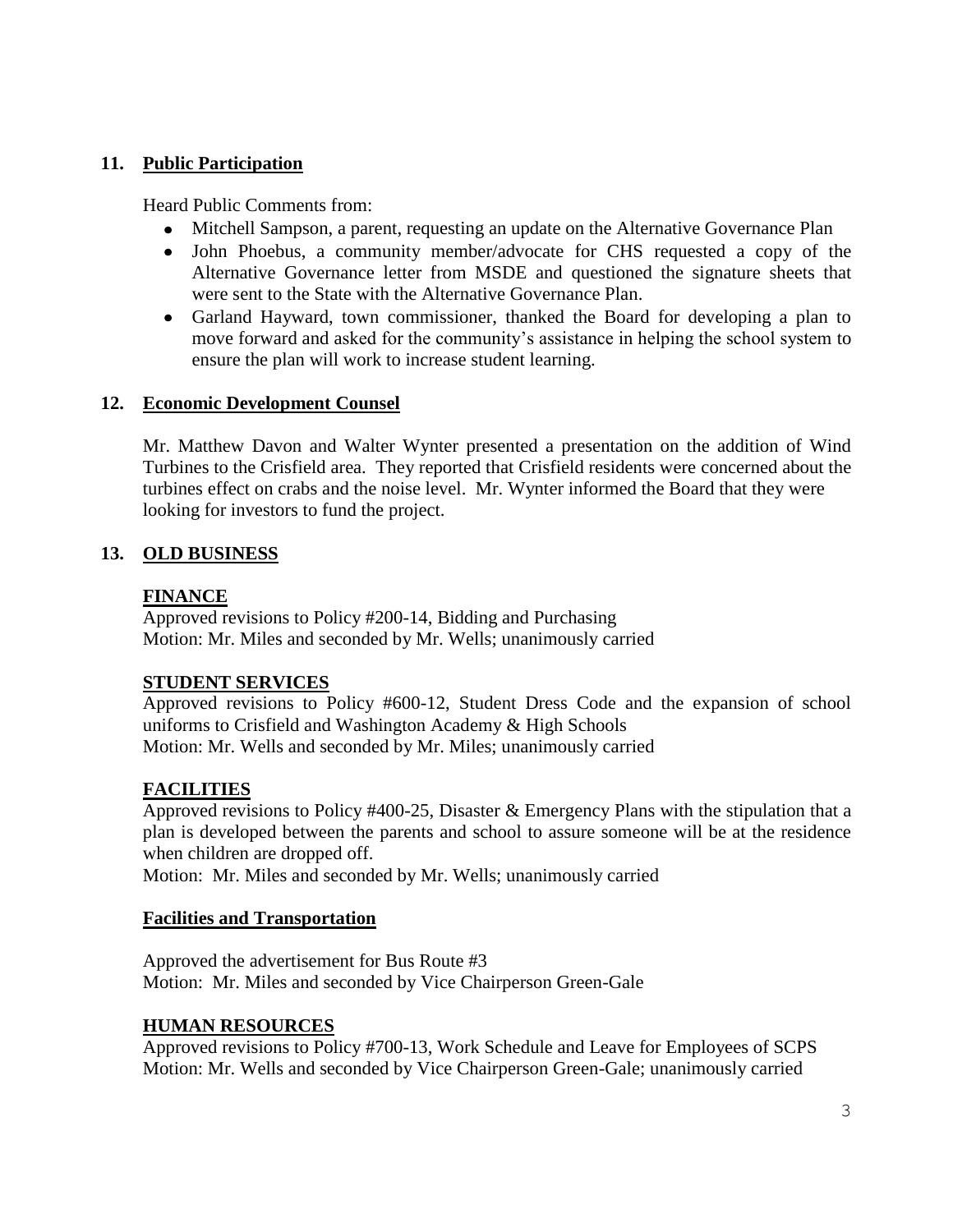Approved revisions to Policy #700-56, Progressive Discipline Motion: Mr. Miles and seconded by Mr. Wells; unanimously carried

Approved revisions to the Media Specialist Job Description; Tabled the Executive Assistant's revised job description until further notice Motion: Mr. Miles and seconded by Dr. Whittington; unanimously carried

### **14. NEW BUSINESS**

### **FINANCE REPORTS**

Ms. Rounds presented the monthly Finance and Food Service reports to the Board.

### **POLICIES OF INSTRUCTION**

The Board will review and study revisions to Policy #500-31, Student Field Trips.

- Students on discipline restriction will not be allowed to attend field trips
- $\bullet$  Board members will be given 60 90 days prior to trip to vote on approval

### **SUPERINTENDENT'S PRELIMINARY BUDGET PRIORITIES**

The Superintendent presented an overview of the preliminary budget. SCPS is looking forward to major cuts with an expectation of a decrease in level funding. The Board is looking forward to a more detailed budget.

## **REQUEST TO TRAIN SUBSTITUTE BUS DRIVERS**

Approved Mr. Daugherty's request to train presented substitute bus drivers. Motion: Mr. Miles and seconded by Vice Chairperson Green-Gale; unanimously carried

## **HUMAN RESOURCES – NEW HIRE, RETIREES, RESIGNATIONS**

Personnel Matters – Certificated Employees Motion: Mr. Miles and seconded by Vice Chairperson Green-Gale; unanimously carried

### **Separation**

Robert Horsey, II Linda Mitchell Cindy Taylor Ellen Walston

### **15. SUPERINTENDENT AND BOARD MEMBER COMMENTS**

• Vice Chairperson Green-Gale thanked the community and students for attendance